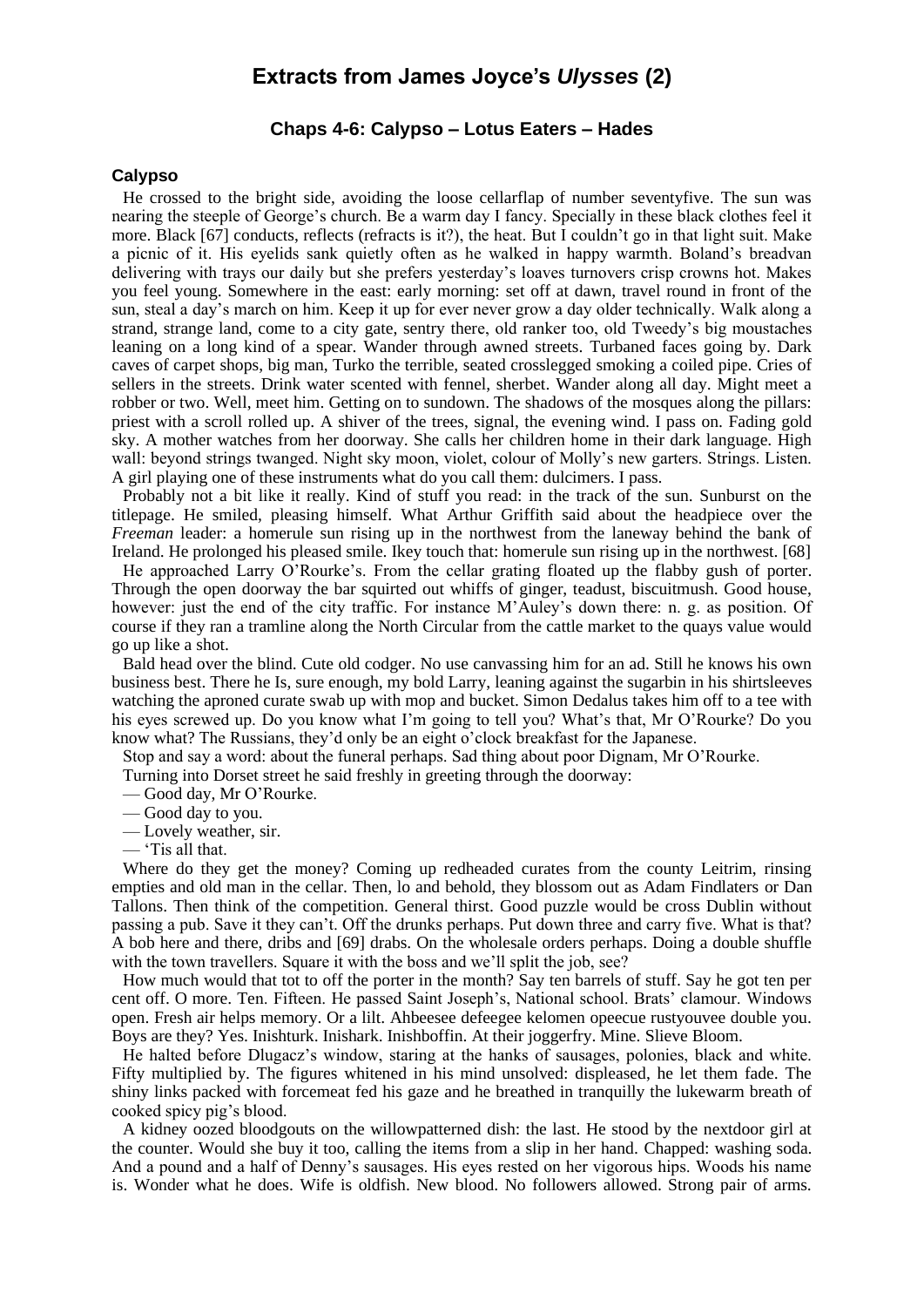Whacking a carpet on the clothesline. She does whack it, by George. The way her crooked skirt swings at each whack.

#### **Lotus Eaters**

He had reached the open backdoor of All Hallows. Stepping into the porch he doffed his hat, took the card from his pocket and tucked it again behind the leather headband. Damn it. I might have tried to work M'Coy for a pass to Mullingar.

Same notice on the door. Sermon by the very reverend John Conmee S. J. on saint Peter Claver and the African mission. Save China's millions. Wonder how they explain it to the heathen Chinee. Prefer an ounce of opium. Celestials. Rank heresy for them. Prayers for the conversion of Gladstone they had too when he was almost unconscious. The protestants the same. Convert Dr. William J. Walsh D. D. to the true religion. Buddha their god lying on his side in the museum. Taking it easy with hand under his cheek. Josssticks burning. Not like Ecce Homo. Crown of thorns and cross. Clever idea Saint Patrick the shamrock. Chopsticks? Conmee: Martin Cunningham knows him: distinguished looking. Sorry I didn't work him about getting Molly into the choir instead of that Father Farley who looked a fool but wasn't. They're taught that. He's not going out in bluey specs with the sweat rolling off him to baptise blacks, is he? The glasses would take their fancy, flashing. Like to see them sitting round in a ring with blub lips, entranced, listening. Still life. Lap it up like milk, I suppose.

The cold smell of sacred stone called him. He trod the worn steps, pushed the swingdoor and entered softly by the rere.

Something going on: some sodality. Pity so empty. Nice discreet place to be next some girl. Who is my neighbour? Jammed by the hour to slow music. That woman at midnight mass. Seventh heaven. Women knelt in the benches with crimson halters round their necks, heads bowed. A batch knelt at the altar rails. The priest went along by them, murmuring, holding the thing in his hands. He stopped at each, took out a communion, shook a drop or two (are they in water?) off it and put it neatly into her mouth. Her hat and head sank. Then the next one: a small old woman. The priest bent down to put it into her mouth, murmuring all the time. Latin. The next one. Shut your eyes and open your mouth. What? *Corpus*. Body. Corpse. Good idea the Latin. Stupefies them first. Hospice for the dying. They don't seem to chew it; only swallow it down. Rum idea: eating bits of a corpse why the cannibals cotton to it.

He stood aside watching their blind masks pass down the aisle, one by one, and seek their places. He approached a bench and seated himself in its corner, nursing his hat and newspaper. These pots we have to wear. We ought to have hats modelled on our heads. They were about him here and there, with heads still bowed in their crimson halters, waiting for it to melt in their stomachs. Something like those mazzoth: it's that sort of bread: unleavened shewbread. Look at them. Now I bet it makes them feel happy. Lollipop. It does. Yes, bread of angels it's called. There's a big idea behind it, kind of kingdom of God is within you feel. First communicants. Hokypoky penny a lump. Then feel all like one family party, same in the theatre, all in the same swim. They do. I'm sure of that. Not so lonely. In our confraternity. Then come out a big spreeish. Let off steam. Thing is if you really believe in it. Lourdes cure, waters of oblivion, and the Knock apparition, statues bleeding. Old fellow asleep near that confession box. Hence those snores. Blind faith. Safe in the arms of Kingdom come. Lulls all pain. Wake this time next year.

He saw the priest stow the communion cup away, well in, and kneel an instant before it, showing a large grey bootsole from under the lace affair he had on. Suppose he lost the pin of his. He wouldn't know what to do to. Bald spot behind. Letters on his back I. N. R. I.? No: I. H. S. Molly told me one time I asked her. I have sinned: or no: I have suffered, it is. And the other one? Iron nails ran in.

Meet one Sunday after the rosary. Do not deny my request. Turn up with a veil and black bag. Dusk and the light behind her. She might be here with a ribbon round her neck and do the other thing all the same on the sly. Their character. That fellow that turned queen's evidence on the invincibles he used to receive the, Carey was his name, the communion every morning. This very church. Peter Carey. No, Peter Claver I am thinking of. Denis Carey. And just imagine that. Wife and six children at home. And plotting that murder all the time. Those crawthumpers, now that's a good name for them, there's always something shiftylooking about them. They're not straight men of business either. O no she's not here: the flower: no, no. By the way did I tear up that envelope? Yes: under the bridge.

The priest was rinsing out the chalice: then he tossed off the dregs smartly. Wine. Makes it more aristocratic than for example if he drank what they are used to Guinness's porter or some temperance beverage Wheatley's Dublin hop bitters or Cantrell and Cochrane's ginger ale (aromatic). Doesn't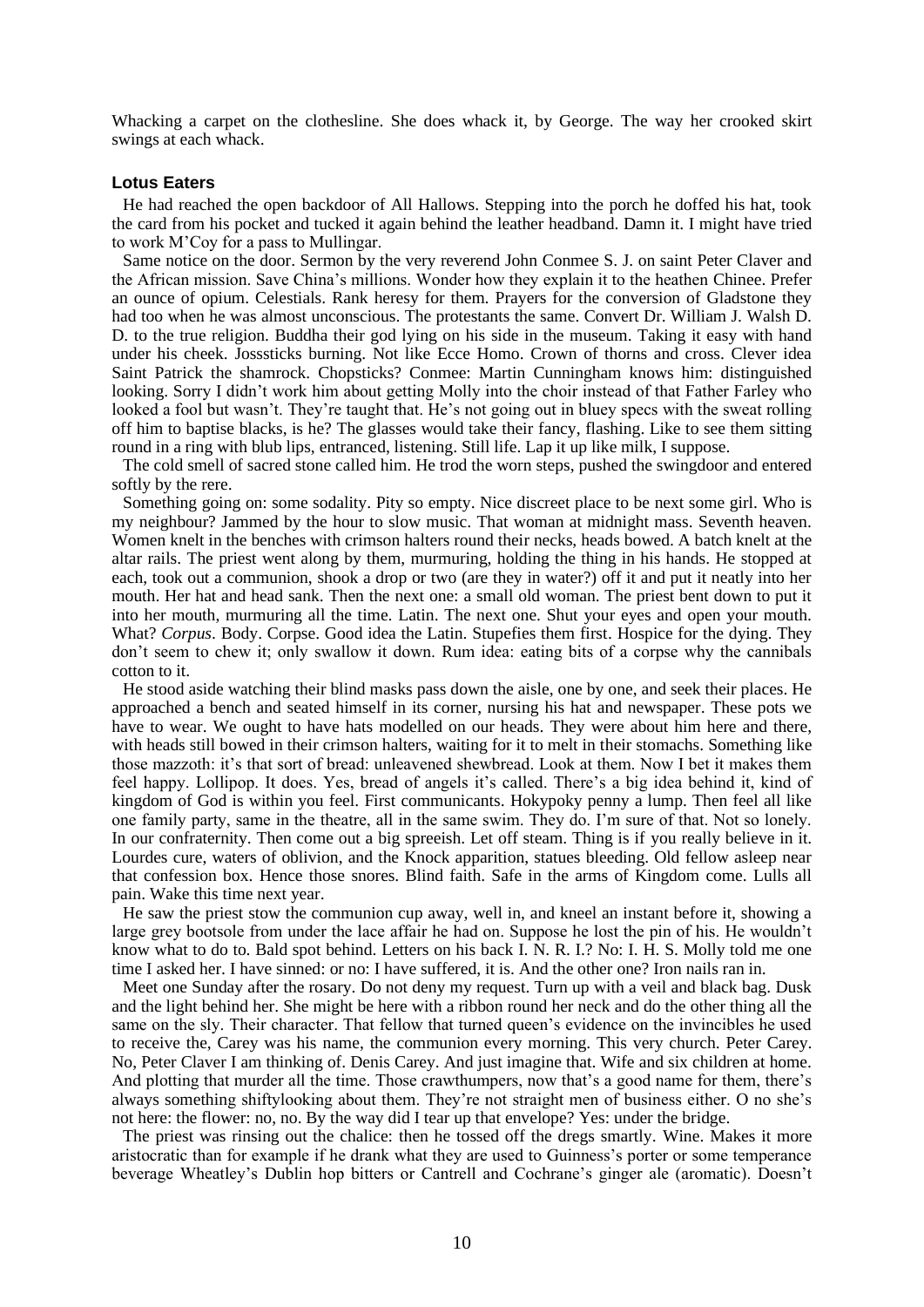give them any of it: shew wine: only the other. Cold comfort. Pious fraud but quite right: otherwise they'd have one old booser worse than another coming along, cadging for a drink. Queer the whole atmosphere of the. Quite right. Perfectly right that is.

Mr Bloom looked back towards the choir. Not going to be any music. Pity. Who has the organ here I wonder? Old Glynn he knew how to make that instrument talk, the *vibrato*: fifty pounds a year they say he had in Gardiner street. Molly was in fine voice that day, the *Stabat Mater* of Rossini. Father Bernard Vaughan's sermon first. Christ or Pilate? Christ, but don't keep us all night over it. Music they wanted. Footdrill stopped. Could hear a pin drop. I told her to pitch her voice against that corner. I could feel the thrill in the air, the full, the people looking up:

# *Quis est homo!*

Some of that old sacred music is splendid. Mercadante: seven last words. Mozart's twelfth mass: the *Gloria* in that. Those old popes were keen on music, on art and statues and pictures of all kinds. Palestrina for example too. They had a gay old time while it lasted. Healthy too chanting, regular hours, then brew liqueurs. Benedictine. Green Chartreuse. Still, having eunuchs in their choir that was coming it a bit thick. What kind of voice is it? Must be curious to hear after their own strong basses. Connoisseurs. Suppose they wouldn't feel anything after. Kind of a placid. No worry. Fall into flesh don't they? Gluttons, tall, long legs. Who knows? Eunuch. One way out of it.

He saw the priest bend down and kiss the altar and then face about and bless all the people. All crossed themselves and stood up. Mr Bloom glanced about him and then stood up, looking over the risen hats. Stand up at the gospel of course. Then all settled down on their knees again and he sat back quietly in his bench. The priest came down from the altar, holding the thing out from him, and he and the massboy answered each other in Latin. Then the priest knelt down and began to read off a card:

— O God, our refuge and our strength.

Mr Bloom put his face forward to catch the words. English. Throw them the bone. I remember slightly. How long since your last mass? Gloria and immaculate virgin. Joseph her spouse. Peter and Paul. More interesting if you understood what it was all about. Wonderful organisation certainly, goes like clockwork. Confession. Everyone wants to. Then I will tell you all. Penance. Punish me, please. Great weapon In their hands. More than doctor or solicitor. Woman dying to. And I schschschschschsch. And did you chachachachacha? And why did you? Look down at her ring to find an excuse. Whispering gallery walls have ears. Husband learn to his surprise. God's little joke. Then out she comes. Repentance skindeep. Lovely shame. Pray at an altar. Hail Mary and Holy Mary. Flowers, incense, candles melting. Hide her blushes. Salvation army blatant imitation. Reformed prostitute will address the meeting. How I found the Lord. Squareheaded chaps those must be in Rome: they work the whole show. And don't they rake in the money too? Bequests also: to the P. P. for the time being in his absolute discretion. Masses for the repose of my soul to be said publicly with open doors. Monasteries and convents. The priest in the Fermanagh will case in the witness box. No browbeating him. He had his answer pat for everything. Liberty and exaltation of our holy mother the church. The doctors of the church: they mapped out the whole theology of it.

The priest prayed:

— Blessed Michael, archangel, defend us in the hour of conflict. Be our safeguard against the wickedness and snares of the devil (may God restrain him, we humbly pray): and do thou, O prince of the heavenly host, by the power of God thrust Satan down to hell and with him those other wicked spirits who wander through the world for the ruin of souls.

The priest and the massboy stood up and walked off. All over. The women remained behind: thanksgiving.

Better be shoving along. Brother Buzz. Come around with the plate perhaps. Pay your Easter duty.

### **Hades**

The carriage climbed more slowly the hill of Rutland square. Rattle his bones. Over the stones. Only a pauper. Nobody owns.

— In the midst of life, Martin Cunningham said.

— But the worst of all, Mr Power said, is the man who takes his own life.

Martin Cunningham drew out his watch briskly, coughed and put it back.

— The greatest disgrace to have in the family, Mr Power added.

— Temporary insanity, of course, Martin Cunningham said decisively. We must take a charitable view of it.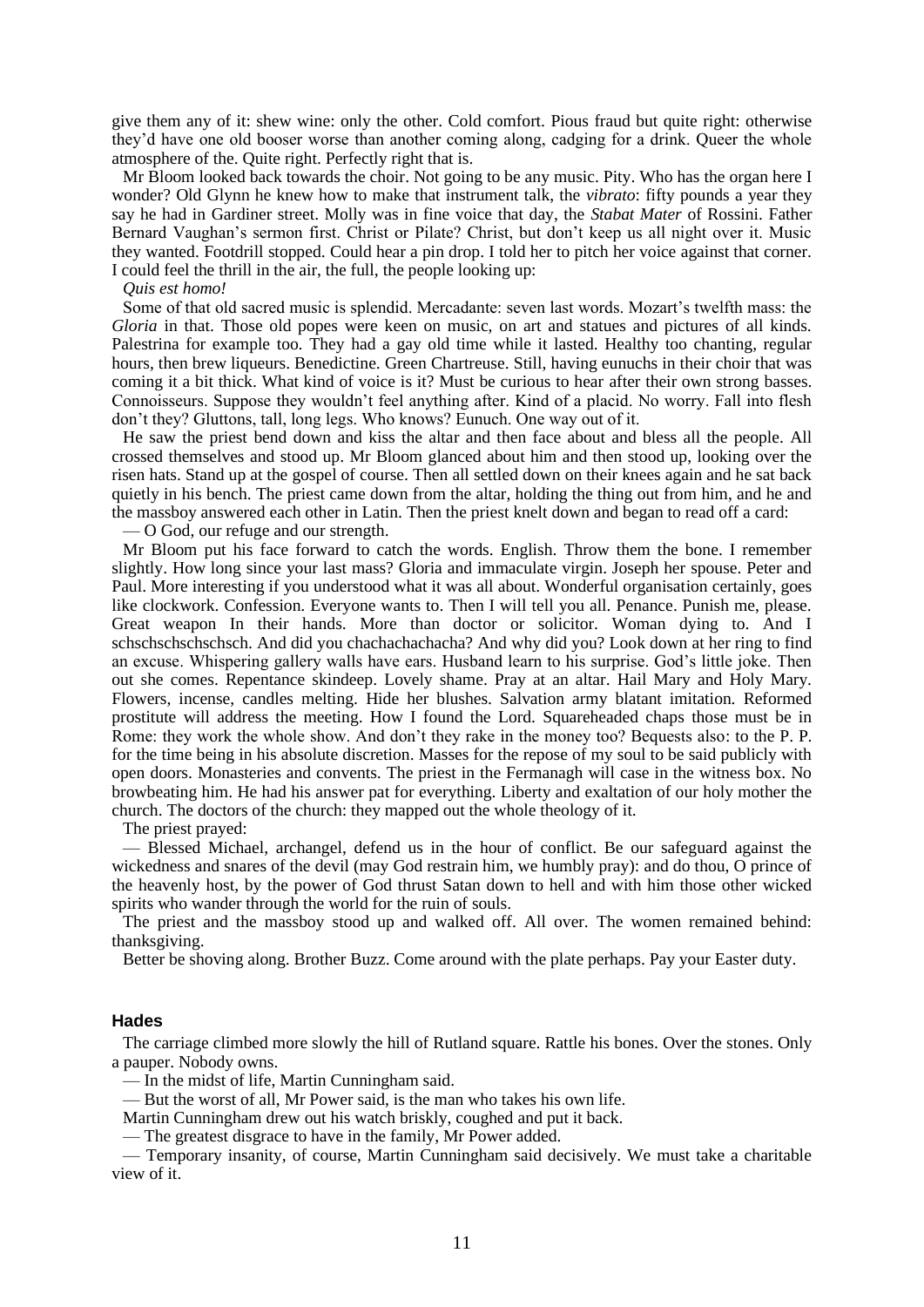— They say a man who does it is a coward, Mr Dedalus said.

— It is not for us to judge, Martin Cunningham said.

Mr Bloom, about to speak, closed his lips again. Martin Cunningham's large eyes. Looking away now. Sympathetic human man he is. Intelligent. Like Shakespeare's face. Always a good word to say. They have no mercy on that here or infanticide. Refuse christian burial. They used to drive a stake of wood through his heart in the grave. As if it wasn't broken already. Yet sometimes they repent too late. Found in the riverbed clutching rushes. He looked at me. And that awful drunkard of a wife of his. Setting up house for her time after time and then pawning the furniture on him every Saturday almost. Leading him the life of the damned. Wear the heart out of a stone, that. Monday morning start afresh. Shoulder to the wheel. Lord, she must have looked a sight that night, Dedalus told me he was in there. Drunk about the place and capering with Martin's umbrella:

*And they call me the jewel of Asia, Of Asia, The geisha.*

He looked away from me. He knows. Rattle his bones.

That afternoon of the inquest. The redlabelled bottle on the table. The room in the hotel with hunting pictures. Stuffy it was. Sunlight through the slats of the Venetian blinds. The coroner's ears, big and hairy. Boots giving evidence. Thought he was asleep first. Then saw like yellow streaks on his face. Had slipped down to the foot of the bed. Verdict: overdose. Death by misadventure. The letter. For my son Leopold.

No more pain. Wake no more. Nobody owns.

The carriage rattled swiftly along Blessington street. Over the stones.

— We are going the pace, I think, Martin Cunningham said.

— God grant he doesn't upset us on the road, Mr Power said.

— I hope not, Martin Cunningham said. That will be a great race tomorrow in Germany. The Gordon Bennett.

— Yes, by Jove, Mr Dedalus said. That will be worth seeing, faith.

As they turned into Berkeley street a streetorgan near the Basin sent over and after them a rollicking rattling song of the halls. Has anybody here seen Kelly? Kay ee double ell wy. Dead march from *Saul*. He's as bad as old Antonio. He left me on my ownio. Pirouette! The *Mater Misericordiae*. Eccles street. My house down there. Big place. Ward for incurables there. Very encouraging. Our Lady's Hospice for the dying. Deadhouse handy underneath. Where old Mrs Riordan died. They look terrible the women. Her feeding cup and rubbing her mouth with the spoon. Then the screen round her bed for her to die. Nice young student that was dressed that bite the bee gave me. He's gone over to the lyingin hospital they told me. From one extreme to the other.

The carriage galloped round a corner: stopped.

— What's wrong now?

A divided drove of branded cattle passed the windows, lowing, slouching by on padded hoofs, whisking their tails slowly on their clotted bony croups. Outside them and through them ran raddled sheep bleating their fear.

— Emigrants, Mr Power said.

— Huuuh! the drover's voice cried, his switch sounding on their flanks. Huuuh! Out of that!

Thursday of course. Tomorrow is killing day. Springers. Cuffe sold them about twentyseven quid each. For Liverpool probably. Roast beef for old England. They buy up all the juicy ones. And then the fifth quarter is lost: all that raw stuff, hide, hair, horns. Comes to a big thing in a year. Dead meat trade. Byproducts of the slaughterhouses for tanneries, soap, margarine. Wonder if that dodge works now getting dicky meat off the train at Clonsilla.

The carriage moved on through the drove.

— I can't make out why the corporation doesn't run a tramline from the parkgate to the quays, Mr Bloom said. All those animals could be taken in trucks down to the boats.

— Instead of blocking up the thoroughfare, Martin Cunningham said. Quite right. They ought to.

— Yes, Mr Bloom said, and another thing I often thought is to have municipal funeral trams like they have in Milan, you know. Run the line out to the cemetery gates and have special trams, hearse and carriage and all. Don't you see what I mean?

— O that be damned for a story, Mr Dedalus said. Pullman car and saloon diningroom.

— A poor lookout for Corny, Mr Power added.